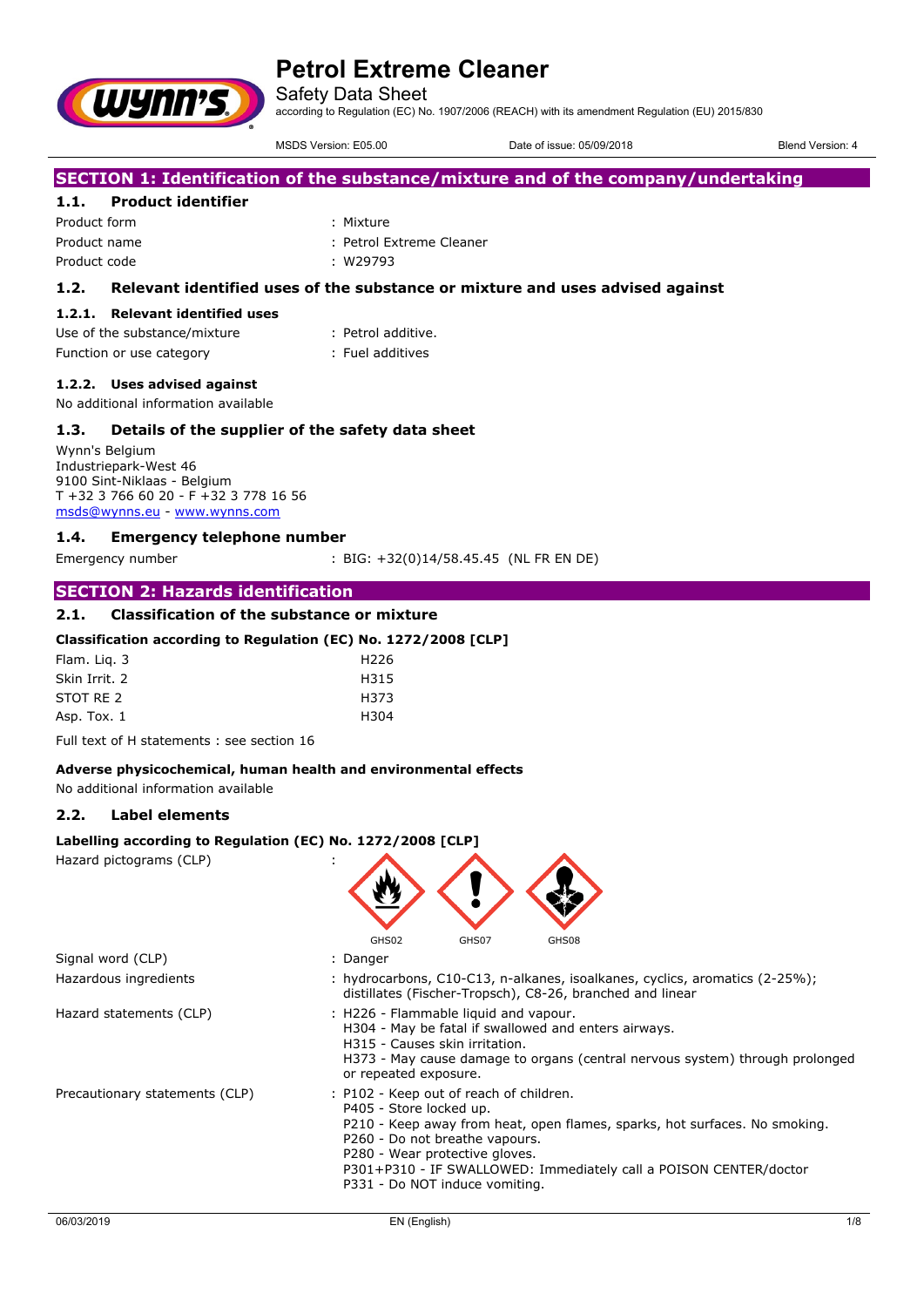### Safety Data Sheet

according to Regulation (EC) No. 1907/2006 (REACH) with its amendment Regulation (EU) 2015/830

# **2.3. Other hazards**

No additional information available

# **SECTION 3: Composition/information on ingredients**

### **3.1. Substances**

Not applicable

### **3.2. Mixtures**

| <b>Name</b>                                                                   | <b>Product identifier</b>                                                                              | $%$ W                                | <b>Classification according</b><br>to Regulation (EC) No.<br>1272/2008 [CLP] |
|-------------------------------------------------------------------------------|--------------------------------------------------------------------------------------------------------|--------------------------------------|------------------------------------------------------------------------------|
| distillates (Fischer-Tropsch), C8-26, branched and<br>linear                  | (CAS-No.) 848301-67-7<br>(EC-No.) 481-740-5<br>(REACH-no) 01-0000020119-75                             | $50 - 75$                            | Asp. Tox. 1, H304                                                            |
| polyetheramine                                                                | (CAS-No.) 224622-34-8                                                                                  | $10 - 25$                            | Skin Irrit. 2, H315<br>Aquatic Chronic 3, H412                               |
| 4-methylpentan-2-ol                                                           | (CAS-No.) 108-11-2<br>(EC-No.) 203-551-7<br>(EC Index-No.) 603-008-00-8<br>(REACH-no) 01-2119473979-13 | $5 - 10$                             | Flam. Lig. 3, H226<br>Eye Irrit. 2, H319<br>STOT SE 3, H335                  |
| hydrocarbons, C10-C13, n-alkanes, isoalkanes, cyclics,<br>aromatics $(2-25%)$ | (EC-No.) 919-164-8<br>(REACH-no) 01-2119473977-17                                                      | $1 - 2,5$                            | STOT RE 1, H372<br>Asp. Tox. 1, H304<br>Aquatic Chronic 3, H412              |
| <b>Name</b>                                                                   | <b>Product identifier</b>                                                                              | <b>Specific concentration limits</b> |                                                                              |
| 4-methylpentan-2-ol                                                           | (CAS-No.) 108-11-2<br>(EC-No.) 203-551-7<br>(EC Index-No.) 603-008-00-8<br>(REACH-no) 01-2119473979-13 | $(C > = 25)$ STOT SE 3, H335         |                                                                              |

Full text of H-statements: see section 16

# **SECTION 4: First aid measures**

# **4.1. Description of first aid measures**

| резенрают от тях ата теазагез               |                                                                                                                                                                                                                                                                                                                                                                                                                                                                                                                                                    |
|---------------------------------------------|----------------------------------------------------------------------------------------------------------------------------------------------------------------------------------------------------------------------------------------------------------------------------------------------------------------------------------------------------------------------------------------------------------------------------------------------------------------------------------------------------------------------------------------------------|
| First-aid measures general                  | : Check the vital functions. Keep victim at rest in half upright position. Unconscious:<br>maintain adequate airway and respiration. Respiratory arrest: artificial respiration<br>or oxygen. Cardiac arrest: perform resuscitation. Victim in shock: on his back with<br>legs slightly raised. Vomiting: prevent asphyxia/aspiration pneumonia. Keep<br>watching the victim. Give psychological aid. Prevent cooling by covering the victim<br>(no warming up). Keep the victim calm, avoid physical strain. If necessary seek<br>medical advice. |
| First-aid measures after inhalation         | : If breathing is difficult, remove victim to fresh air and keep at rest in a position<br>comfortable for breathing. Call a POISON CENTER/doctor if you feel unwell.                                                                                                                                                                                                                                                                                                                                                                               |
| First-aid measures after skin contact       | : Remove affected clothing and wash all exposed skin area with mild soap and<br>water, followed by warm water rinse. If skin irritation occurs: Get medical<br>advice/attention.                                                                                                                                                                                                                                                                                                                                                                   |
| First-aid measures after eye contact        | : IF IN EYES: Rinse cautiously with water for several minutes. Remove contact<br>lenses, if present and easy to do. Continue rinsing. If eye irritation persists: Get<br>medical advice/attention.                                                                                                                                                                                                                                                                                                                                                 |
| First-aid measures after ingestion          | : If swallowed, rinse mouth. Do NOT induce vomiting. Call a POISON CENTER/doctor<br>if you feel unwell. Ingestion of large quantities: immediately to hospital.                                                                                                                                                                                                                                                                                                                                                                                    |
| 4.2.                                        | Most important symptoms and effects, both acute and delayed                                                                                                                                                                                                                                                                                                                                                                                                                                                                                        |
| Symptoms/effects after skin contact         | : Causes skin irritation.                                                                                                                                                                                                                                                                                                                                                                                                                                                                                                                          |
| Symptoms/effects after ingestion            | : Risk of aspiration pneumonia. May be fatal if swallowed and enters airways.                                                                                                                                                                                                                                                                                                                                                                                                                                                                      |
| 4.3.<br>No additional information available | Indication of any immediate medical attention and special treatment needed                                                                                                                                                                                                                                                                                                                                                                                                                                                                         |
| <b>SECTION 5: Firefighting measures</b>     |                                                                                                                                                                                                                                                                                                                                                                                                                                                                                                                                                    |
| Extinguishing media<br>5.1.                 |                                                                                                                                                                                                                                                                                                                                                                                                                                                                                                                                                    |

| Suitable extinguishing media                                  | : Water spray. AFFF foam. ABC-powder.                                                                                                       |
|---------------------------------------------------------------|---------------------------------------------------------------------------------------------------------------------------------------------|
| Special hazards arising from the substance or mixture<br>5.2. |                                                                                                                                             |
| Fire hazard                                                   | : Flammable liquid and vapour. Gas/vapour spreads at floor level: ignition hazard.<br>Take precautionary measures against static discharge. |
| Explosion hazard                                              | : No direct explosion hazard.                                                                                                               |
| <b>Advice for firefighters</b><br>5.3.                        |                                                                                                                                             |
| Firefighting instructions                                     | : Prevent fire fighting water from entering the environment.                                                                                |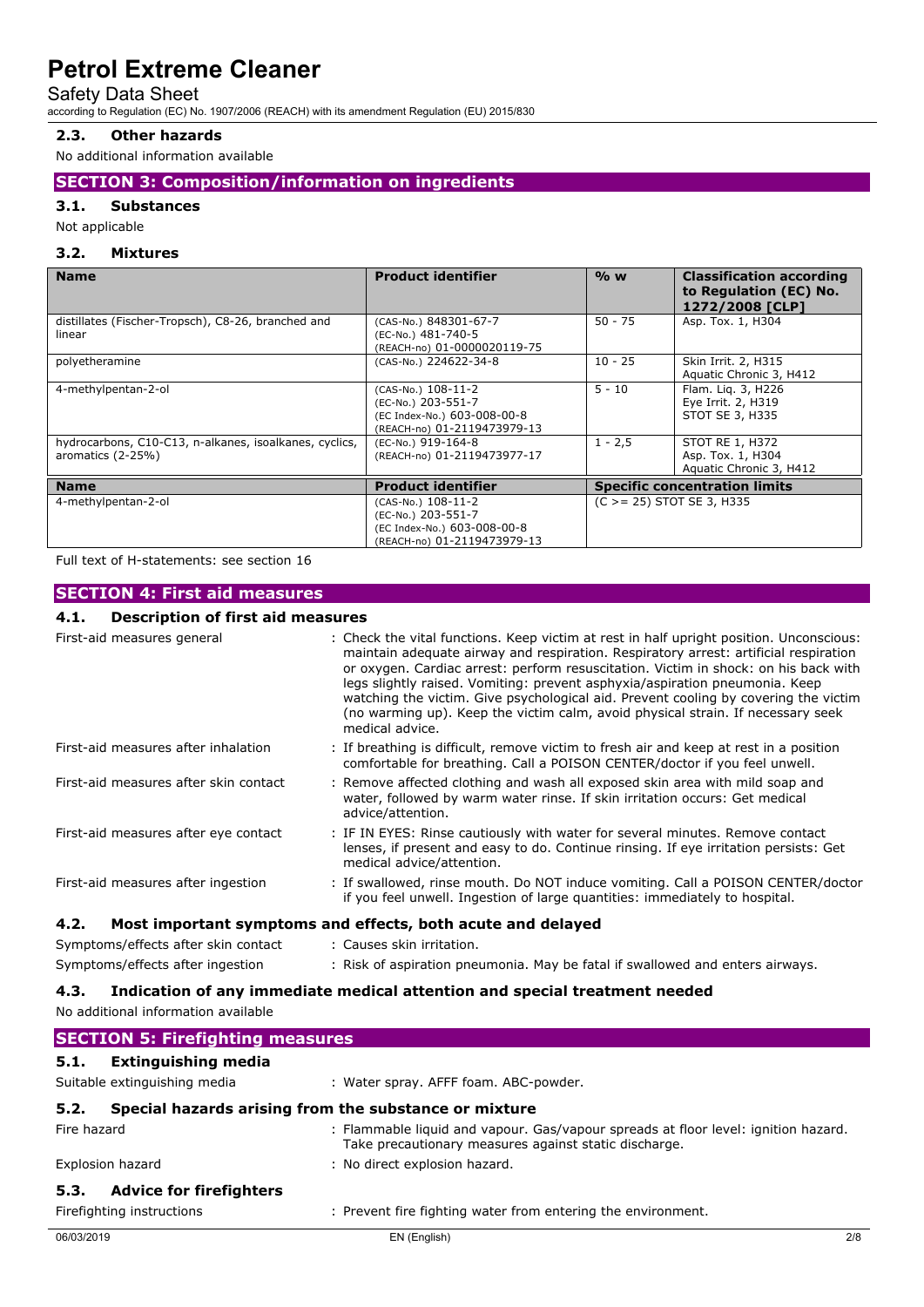# Safety Data Sheet

| according to Regulation (EC) No. 1907/2006 (REACH) with its amendment Regulation (EU) 2015/830 |                                                                                                                                                                                                |
|------------------------------------------------------------------------------------------------|------------------------------------------------------------------------------------------------------------------------------------------------------------------------------------------------|
| Protection during firefighting                                                                 | : Do not enter fire area without proper protective equipment, including respiratory<br>protection.                                                                                             |
| <b>SECTION 6: Accidental release measures</b>                                                  |                                                                                                                                                                                                |
| 6.1.                                                                                           | Personal precautions, protective equipment and emergency procedures                                                                                                                            |
| General measures                                                                               | : Use special care to avoid static electric charges. No open flames. No smoking.                                                                                                               |
| 6.1.1. For non-emergency personnel                                                             |                                                                                                                                                                                                |
| Protective equipment                                                                           | : Wear suitable gloves and eye/face protection. protective clothing.                                                                                                                           |
| Emergency procedures                                                                           | : Mark the danger area. Prevent flow to low areas. In confined space use self-<br>contained breathing apparatus. Take off contaminated clothing.                                               |
| 6.1.2. For emergency responders                                                                |                                                                                                                                                                                                |
| Protective equipment                                                                           | : Equip cleanup crew with proper protection.                                                                                                                                                   |
| <b>Environmental precautions</b><br>6.2.                                                       |                                                                                                                                                                                                |
| Prevent entry to sewers and public waters. Avoid release to the environment.                   |                                                                                                                                                                                                |
| 6.3.                                                                                           | Methods and material for containment and cleaning up                                                                                                                                           |
| For containment                                                                                | : Impound and recover large spill. Contain leaking substance, pump over in suitable<br>containers.                                                                                             |
| Methods for cleaning up                                                                        | : Small quantities of liquid spill: take up in non-combustible absorbent material and<br>shovel into container for disposal. Clean preferably with a detergent - Avoid the<br>use of solvents. |

**6.4. Reference to other sections**

For further information refer to section 8: "Exposure controls/personal protection".

| <b>SECTION 7: Handling and storage</b>                               |                                                                                                                                                                                            |  |  |
|----------------------------------------------------------------------|--------------------------------------------------------------------------------------------------------------------------------------------------------------------------------------------|--|--|
| <b>Precautions for safe handling</b><br>7.1.                         |                                                                                                                                                                                            |  |  |
| Precautions for safe handling                                        | : Meet the legal requirements. Repeated exposure may cause skin dryness or<br>cracking. Presents no particular risk when handled in accordance with good<br>occupational hygiene practice. |  |  |
| Hygiene measures                                                     | : Use good personal hygiene practices. IF ON SKIN: Gently wash with plenty of soap<br>and water. Wash contaminated clothing before reuse.                                                  |  |  |
| Conditions for safe storage, including any incompatibilities<br>7.2. |                                                                                                                                                                                            |  |  |
| Storage conditions                                                   | : Meet the legal reguirements. Protect from sunlight. Store in a well-ventilated place.                                                                                                    |  |  |
| Storage temperature                                                  | : < 45 °C                                                                                                                                                                                  |  |  |
| Storage area                                                         | : Meet the legal requirements. Fireproof storeroom. Ventilation along the floor.                                                                                                           |  |  |
| Special rules on packaging                                           | : Store in a closed container. Labelling according to.                                                                                                                                     |  |  |

### **7.3. Specific end use(s)**

Read label before use. Observe the label precautions. See product bulletin for detailed information.

# **SECTION 8: Exposure controls/personal protection**

### **8.1. Control parameters**

#### **hydrocarbons, C10-C13, n-alkanes, isoalkanes, cyclics, aromatics (2-25%)**

| Belgium                         | Limit value $(mq/m3)$ | 533 mg/m $3$ |
|---------------------------------|-----------------------|--------------|
| Belgium                         | Limit value (ppm)     | $100$ ppm    |
| Italy - Portugal - USA<br>ACGIH | ACGIH TWA (ppm)       | $100$ ppm    |

### **4-methylpentan-2-ol (108-11-2)**

| Belgium | Limit value $(mq/m3)$                                              | $106 \; \text{mg/m}^3$ |
|---------|--------------------------------------------------------------------|------------------------|
| Belgium | Limit value (ppm)                                                  | 25 ppm                 |
| Belgium | Short time value ( $mq/m3$ )                                       | 169 mg/m <sup>3</sup>  |
| Belgium | Short time value (ppm)                                             | 40 ppm                 |
| Belgium | Remark (BE)                                                        | D                      |
| France  | $VME$ (mg/m <sup>3</sup> )                                         | $100 \; \text{mg/m}^3$ |
| France  | VME (ppm)                                                          | 25 ppm                 |
| Germany | TRGS 900 Occupational exposure limit value<br>(mq/m <sup>3</sup> ) | $85 \text{ mg/m}^3$    |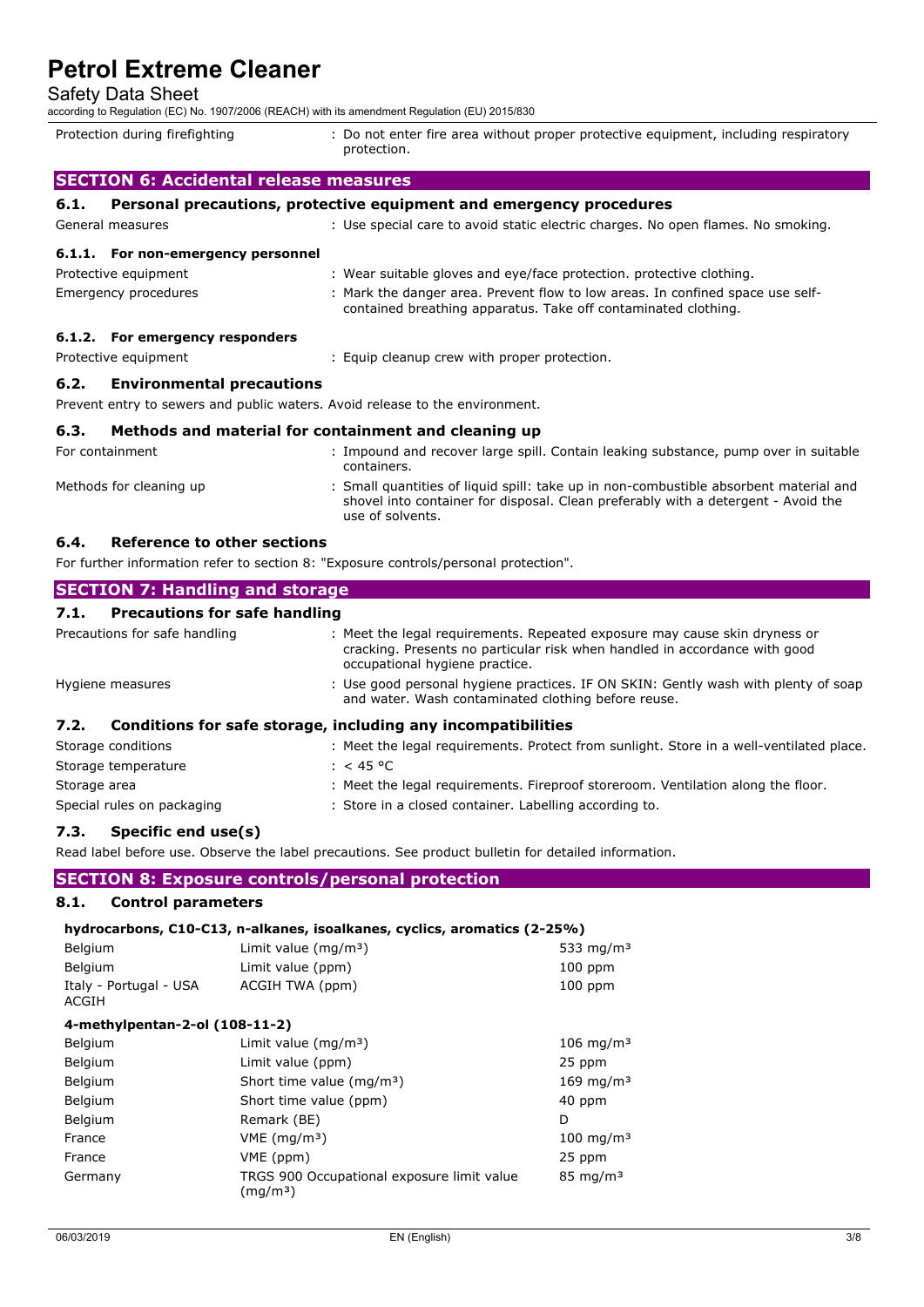### Safety Data Sheet

according to Regulation (EC) No. 1907/2006 (REACH) with its amendment Regulation (EU) 2015/830

| 4-methylpentan-2-ol (108-11-2)  |                                                     |                        |  |
|---------------------------------|-----------------------------------------------------|------------------------|--|
| Germany                         | TRGS 900 Occupational exposure limit value<br>(ppm) | 20 ppm                 |  |
| Italy - Portugal - USA<br>ACGIH | ACGIH TWA (ppm)                                     | 25 ppm                 |  |
| Italy - Portugal - USA<br>ACGIH | ACGIH STEL (ppm)                                    | 40 ppm                 |  |
| United Kingdom                  | WEL TWA $(mq/m3)$                                   | $106 \; \text{mg/m}^3$ |  |
| United Kingdom                  | WEL TWA (ppm)                                       | 25 ppm                 |  |
| United Kingdom                  | WEL STEL (mg/m <sup>3</sup> )                       | 170 mg/m <sup>3</sup>  |  |
| United Kingdom                  | WEL STEL (ppm)                                      | 40 ppm                 |  |

### **distillates (Fischer-Tropsch), C8-26, branched and linear (848301-67-7)**

| PNEC (Sediment)             |                   |
|-----------------------------|-------------------|
| PNEC sediment (freshwater)  | $2,06$ mg/kg dwt  |
| PNEC (Soil)                 |                   |
| PNEC soil                   | $1,68$ mg/kg dwt  |
| PNEC (STP)                  |                   |
| PNEC sewage treatment plant | $10 \text{ mq/l}$ |
|                             |                   |

### **4-methylpentan-2-ol (108-11-2)**

| Acute - systemic effects, inhalation                             | 208 mg/m <sup>3</sup>     |
|------------------------------------------------------------------|---------------------------|
| Acute - local effects, inhalation                                | $104 \; \text{mg/m}^3$    |
| Long-term - systemic effects, dermal                             | 11,8 mg/kg bodyweight/day |
| Long-term - systemic effects, inhalation<br>83 mg/m <sup>3</sup> |                           |
| 83 mg/m $3$<br>Long-term - local effects, inhalation             |                           |
| DNEL/DMEL (General population)                                   |                           |
| Acute - systemic effects, inhalation                             | 155,2 mg/m <sup>3</sup>   |
| Acute - local effects, inhalation                                | 52,1 mg/m <sup>3</sup>    |
| Long-term - systemic effects, oral                               | 4,2 mg/kg bodyweight/day  |
| Long-term - systemic effects, inhalation                         | 14,7 mg/m <sup>3</sup>    |
| Long-term - systemic effects, dermal                             | 4,2 mg/kg bodyweight/day  |
| Long-term - local effects, inhalation                            | 14,7 mg/m <sup>3</sup>    |
| PNEC (Water)                                                     |                           |
| PNEC aqua (freshwater)<br>$0,6$ mg/l                             |                           |
| $0,06$ mg/l<br>PNEC aqua (marine water)                          |                           |
| PNEC aqua (intermittent, freshwater)<br>$3,3$ mg/l               |                           |
| PNEC (Sediment)                                                  |                           |
| PNEC sediment (freshwater)                                       | 2,94 mg/kg dwt            |
| PNEC sediment (marine water)                                     | $0,3$ mg/kg dwt           |
| PNEC (Soil)                                                      |                           |
| PNEC soil                                                        | $0,24$ mg/kg dwt          |
| PNEC (STP)                                                       |                           |
| PNEC sewage treatment plant<br>$1$ mg/l                          |                           |

# **8.2. Exposure controls**

Appropriate engineering controls : Emergency eye wash fountains and safety showers should be available in the

Personal protective equipment : Gloves. Safety glasses.

# immediate vicinity of any potential exposure. Does not require any specific or particular technical measures.



- Hand protection : Neoprene. Nitrile rubber. Choosing the proper glove is a decision that depends not only on the type of material, but also on other quality features, which differ for each manufacturer. Time of penetration is to be checked with the glove producer.
- Other information : Breakthrough time : >30'. Thickness of the glove material >0,1 mm.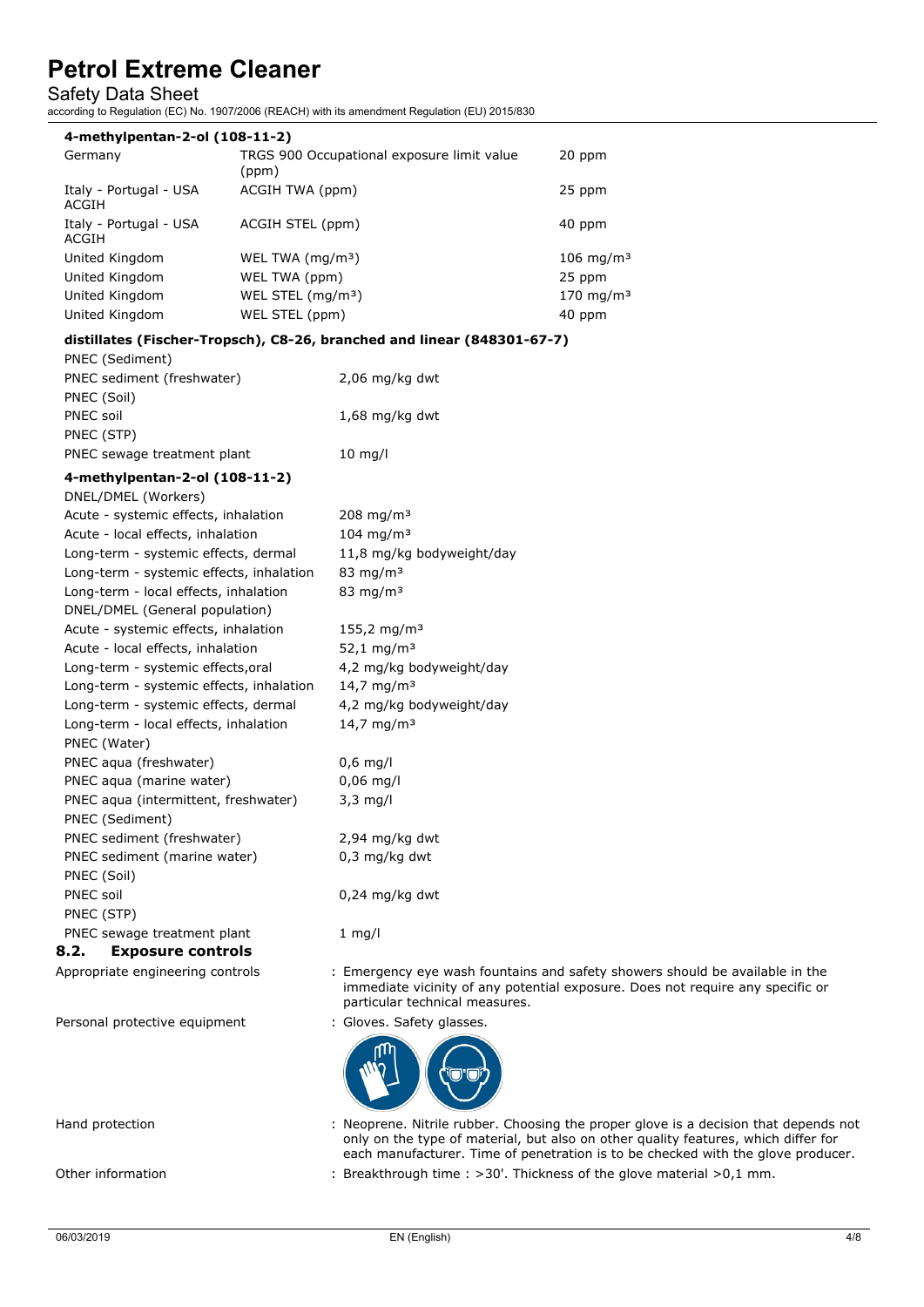Safety Data Sheet

according to Regulation (EC) No. 1907/2006 (REACH) with its amendment Regulation (EU) 2015/830

### **SECTION 9: Physical and chemical properties**

| 9.1. | Information on basic physical and chemical properties |  |  |
|------|-------------------------------------------------------|--|--|
|------|-------------------------------------------------------|--|--|

| Physical state                                | : Liquid                       |
|-----------------------------------------------|--------------------------------|
| Appearance                                    | : clear.                       |
| Colour                                        | : Yellow.                      |
| Odour                                         | : petroleum-like odour.        |
| Odour threshold                               | : No data available            |
| pH                                            |                                |
| Relative evaporation rate<br>(butylacetate=1) | : No data available            |
| refraction index                              | : 1,435                        |
| Melting point                                 | : No data available            |
| Freezing point                                | : No data available            |
| Boiling point                                 | : No data available            |
| Flash point                                   | : 48 °C                        |
| Auto-ignition temperature                     | : No data available            |
| Decomposition temperature                     | : No data available            |
| Flammability (solid, gas)                     | : No data available            |
| Vapour pressure                               | : No data available            |
| Relative vapour density at 20 °C              | : No data available            |
| Relative density                              | : No data available            |
| Density @20°C                                 | : 800 kg/m <sup>3</sup>        |
| Solubility                                    | : insoluble in water.          |
| Log Pow                                       | : No data available            |
| Log Kow                                       | : No data available            |
| Viscosity, kinematic @40°C                    | : $3,79 \text{ mm}^2/\text{s}$ |
| Viscosity, dynamic @40°C                      | : No data available            |
| Viscosity                                     |                                |
| Viscosity Index                               |                                |
| Explosive properties                          | : No data available            |
| Oxidising properties                          | : No data available            |
| <b>Explosive limits</b>                       | : No data available            |
| <b>Other information</b><br>9.2.              |                                |
| VOC content                                   | :84,61%                        |

Additional information : The physical and chemical data in this section are typical values for this product and are not intended as product specifications.

# **SECTION 10: Stability and reactivity**

### **10.1. Reactivity**

No additional information available

#### **10.2. Chemical stability**

Stable under normal conditions.

### **10.3. Possibility of hazardous reactions**

No additional information available

### **10.4. Conditions to avoid**

Keep away from heat, hot surfaces, sparks, open flames and other ignition sources. No smoking. Keep away from strong acids and strong oxidizers.

#### **10.5. Incompatible materials**

No additional information available

### **10.6. Hazardous decomposition products**

Under normal conditions of storage and use, hazardous decomposition products should not be produced. On burning: release of harmful/irritant gases/vapours. Carbon monoxide. Carbon dioxide.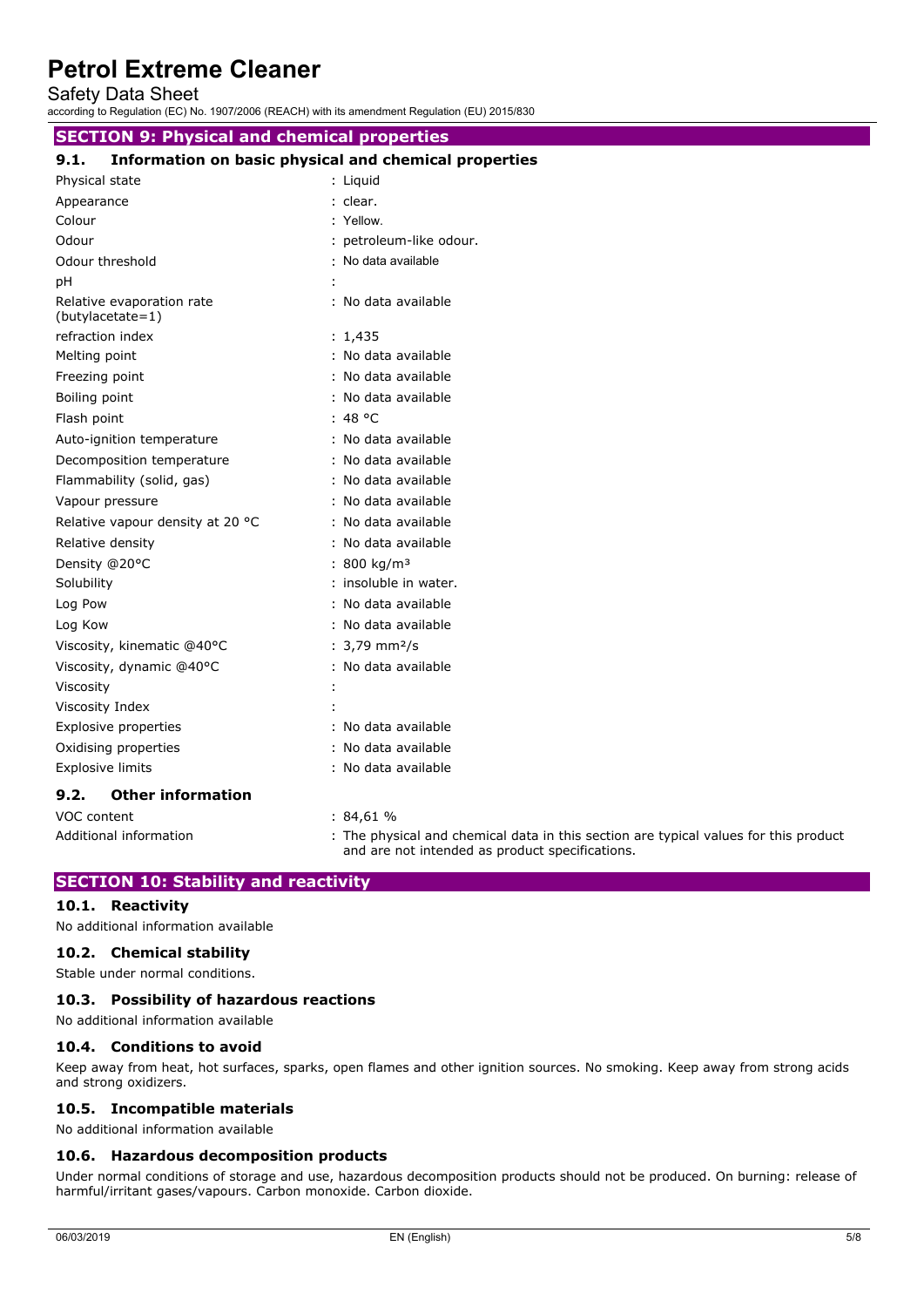Safety Data Sheet

according to Regulation (EC) No. 1907/2006 (REACH) with its amendment Regulation (EU) 2015/830

# **SECTION 11: Toxicological information**

|                | 11.1. Information on toxicological effects |                                               |
|----------------|--------------------------------------------|-----------------------------------------------|
| Acute toxicity |                                            | : Harmful: may cause lung damage if swallowed |

| distillates (Fischer-Tropsch), C8-26, branched and linear (848301-67-7) |  |
|-------------------------------------------------------------------------|--|
|                                                                         |  |

| LD50 oral rat                     | > 5000 mg/kg bodyweight Sprague-Dawley                                                           |
|-----------------------------------|--------------------------------------------------------------------------------------------------|
| LD50 dermal rat                   | > 2000 mg/kg bodyweight Sprague-Dawley                                                           |
|                                   | hydrocarbons, C10-C13, n-alkanes, isoalkanes, cyclics, aromatics (2-25%)                         |
| LD50 oral rat                     | $> 15000$ mg/kg                                                                                  |
| LD50 dermal rabbit                | $> 3400$ mg/kg                                                                                   |
| LC50 inhalation rat (mg/l)        | $> 13,1$ mg/l/4h                                                                                 |
| 4-methylpentan-2-ol (108-11-2)    |                                                                                                  |
| LD50 oral rat                     | 2590 mg/kg bodyweight                                                                            |
| LD50 dermal rabbit                | 2870 mg/kg bodyweight                                                                            |
| LC50 inhalation rat (mg/l)        | $> 16$ mg/l/4h Wistar                                                                            |
| ATE CLP (oral)                    | 2590 mg/kg bodyweight                                                                            |
| ATE CLP (dermal)                  | 2870 mg/kg bodyweight                                                                            |
| Skin corrosion/irritation         | : Causes skin irritation.                                                                        |
| Serious eye damage/irritation     | : Not classified                                                                                 |
| Respiratory or skin sensitisation | : Not classified                                                                                 |
| Germ cell mutagenicity            | : Not classified                                                                                 |
| Carcinogenicity                   | : Not classified                                                                                 |
| Reproductive toxicity             | : Not classified                                                                                 |
| STOT-single exposure              | : Not classified                                                                                 |
| STOT-repeated exposure            | : May cause damage to organs (central nervous system) through prolonged or<br>repeated exposure. |
| Aspiration hazard                 | : May be fatal if swallowed and enters airways.                                                  |

## **SECTION 12: Ecological information**

# **12.1. Toxicity**

| Ecology - general                                                                                   | : This product contains hazardous components for the aquatic environment. |
|-----------------------------------------------------------------------------------------------------|---------------------------------------------------------------------------|
| Ecology - water                                                                                     | : Harmful to aquatic life with long lasting effects.                      |
|                                                                                                     | distillates (Fischer-Tropsch), C8-26, branched and linear (848301-67-7)   |
| $LC50$ fish $1$                                                                                     | > 1000 mg/l @96h Pimephales promelas                                      |
| EC50 Daphnia 1                                                                                      | > 1000 mg/l @48h Daphnia magna                                            |
| EC50 other aquatic organisms 1                                                                      | > 1000 mg/l @72h Pseudokirchneriella subcapitata                          |
| NOEC (acute)                                                                                        | > 1000 mg/l @48h Daphnia magna                                            |
| 4-methylpentan-2-ol (108-11-2)                                                                      |                                                                           |
| $LC50$ fish $1$                                                                                     | > 92,4 mg/l @96h Pimephales promelas                                      |
| EC50 Daphnia 1                                                                                      | 48h 337 mg/l Daphnia magna                                                |
| EC50 other aquatic organisms 1                                                                      | 96h 334 mg/l Pseudokirchneriella subcapitata                              |
| NOEC (acute)                                                                                        | 48h 288 mg/l Daphnia magna                                                |
| 12.2. Persistence and degradability                                                                 |                                                                           |
|                                                                                                     | distillates (Fischer-Tropsch), C8-26, branched and linear (848301-67-7)   |
| Persistence and degradability                                                                       | Readily biodegradable.                                                    |
| $\overline{a}$ . $\overline{b}$ , $\overline{a}$ , $\overline{a}$ , $\overline{a}$ , $\overline{a}$ |                                                                           |

# **4-methylpentan-2-ol (108-11-2)**

Persistence and degradability Readily biodegradable in water. easily degradable in the soil.

### **12.3. Bioaccumulative potential**

#### **distillates (Fischer-Tropsch), C8-26, branched and linear (848301-67-7)**  $Log Power$   $> 6.5 @40°C$

### **12.4. Mobility in soil**

No additional information available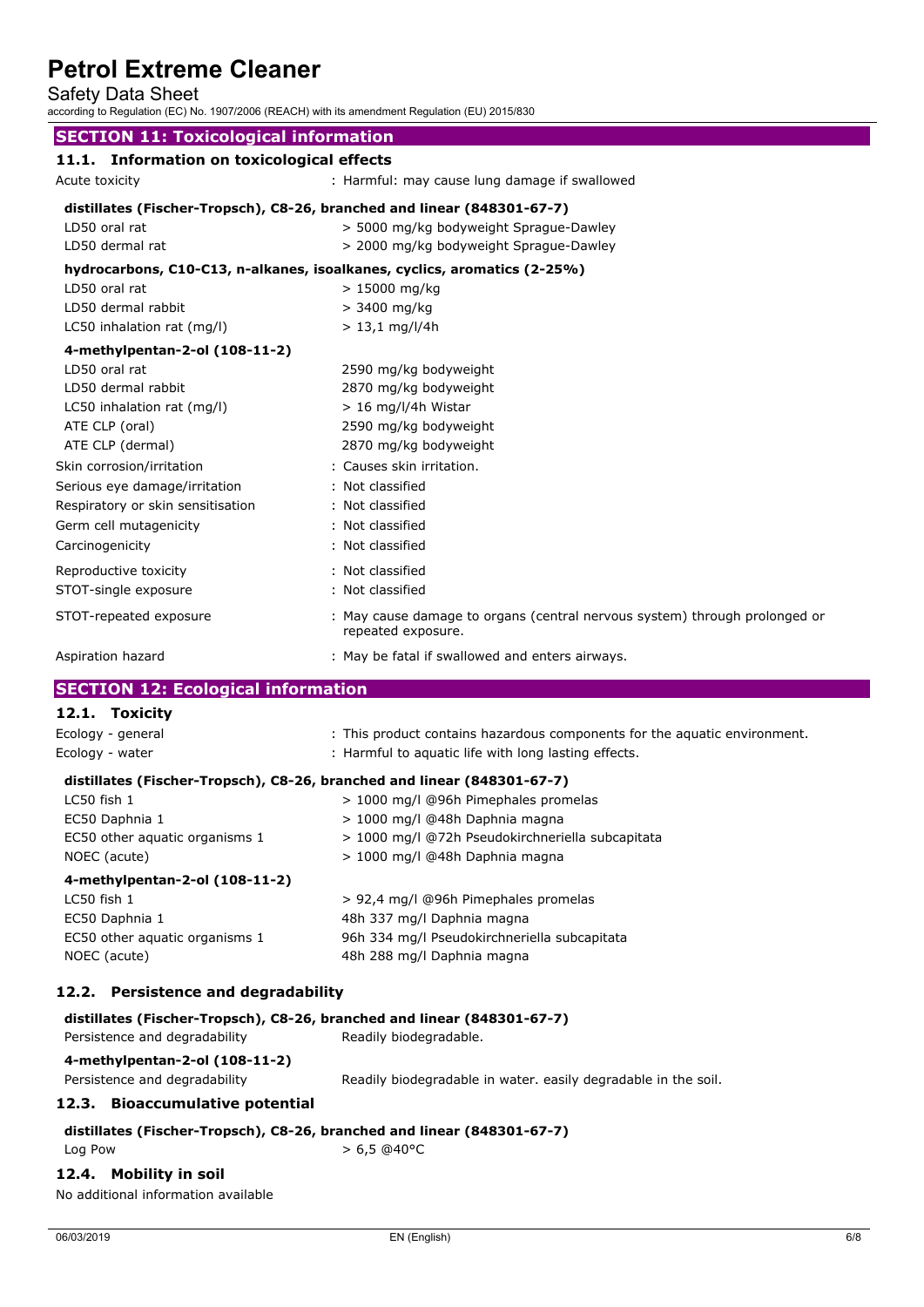Safety Data Sheet

according to Regulation (EC) No. 1907/2006 (REACH) with its amendment Regulation (EU) 2015/830

### **12.5. Results of PBT and vPvB assessment**

### **hydrocarbons, C10-C13, n-alkanes, isoalkanes, cyclics, aromatics (2-25%)**

This substance/mixture does not meet the PBT criteria of REACH regulation, annex XIII This substance/mixture does not meet the vPvB criteria of REACH regulation, annex XIII

### **12.6. Other adverse effects**

No additional information available

| <b>SECTION 13: Disposal considerations</b>                                         |                                                                                                                                                                                                         |
|------------------------------------------------------------------------------------|---------------------------------------------------------------------------------------------------------------------------------------------------------------------------------------------------------|
| 13.1. Waste treatment methods                                                      |                                                                                                                                                                                                         |
| Product/Packaging disposal<br>recommendations<br>European List of Waste (LoW) code | : Dispose in a safe manner in accordance with local/national regulations. Remove to<br>an authorized waste treatment plant.<br>: 18 01 06* - chemicals consisting of or containing dangerous substances |
|                                                                                    | 15 01 10* - packaging containing residues of or contaminated by dangerous<br>substances                                                                                                                 |
| <b>SECTION 14: Transport information</b>                                           |                                                                                                                                                                                                         |
| In accordance with ADR / RID / IMDG / IATA / ADN                                   |                                                                                                                                                                                                         |
| 14.1. UN number                                                                    |                                                                                                                                                                                                         |
| UN-No. (ADR)                                                                       | : 1993                                                                                                                                                                                                  |
| 14.2. UN proper shipping name                                                      |                                                                                                                                                                                                         |
| Proper Shipping Name (ADR)                                                         | : FLAMMABLE LIQUID, N.O.S.                                                                                                                                                                              |
| Transport document description (ADR)                                               | : UN 1993 FLAMMABLE LIQUID, N.O.S. (METHYL ISOBUTYL CARBINOL), 3, III, (D/E)                                                                                                                            |
|                                                                                    |                                                                                                                                                                                                         |
| 14.3. Transport hazard class(es)                                                   |                                                                                                                                                                                                         |
| Class (ADR)                                                                        | : 3                                                                                                                                                                                                     |
| Danger labels (ADR)                                                                | : 3                                                                                                                                                                                                     |
|                                                                                    |                                                                                                                                                                                                         |
| 14.4. Packing group                                                                |                                                                                                                                                                                                         |
| Packing group (ADR)                                                                | $:$ III                                                                                                                                                                                                 |
| 14.5. Environmental hazards                                                        |                                                                                                                                                                                                         |
| Other information                                                                  | : No supplementary information available.                                                                                                                                                               |
| 14.6. Special precautions for user                                                 |                                                                                                                                                                                                         |
|                                                                                    |                                                                                                                                                                                                         |
| 14.6.1. Overland transport<br>Hazard identification number (Kemler No.) : 30       |                                                                                                                                                                                                         |
| Classification code (ADR)                                                          | : F1                                                                                                                                                                                                    |
| Orange plates                                                                      |                                                                                                                                                                                                         |
|                                                                                    | 30<br>1993                                                                                                                                                                                              |
| Special provisions (ADR)                                                           | : 274, 601, 640E                                                                                                                                                                                        |
| Transport category (ADR)                                                           | : 3                                                                                                                                                                                                     |
| Tunnel restriction code (ADR)                                                      | : D/E                                                                                                                                                                                                   |
| Limited quantities (ADR)                                                           | : 51                                                                                                                                                                                                    |
| Excepted quantities (ADR)                                                          | E1                                                                                                                                                                                                      |
| EAC code                                                                           | $: \cdot$ 3YE                                                                                                                                                                                           |
| 14.6.2. Transport by sea                                                           |                                                                                                                                                                                                         |
| $EmS-No. (1)$                                                                      | $: F-E, S-E$                                                                                                                                                                                            |
| 14.6.3. Air transport                                                              |                                                                                                                                                                                                         |
| Instruction "cargo" (ICAO)                                                         | : 366                                                                                                                                                                                                   |
| Instruction "passenger" (ICAO)                                                     | : 355                                                                                                                                                                                                   |